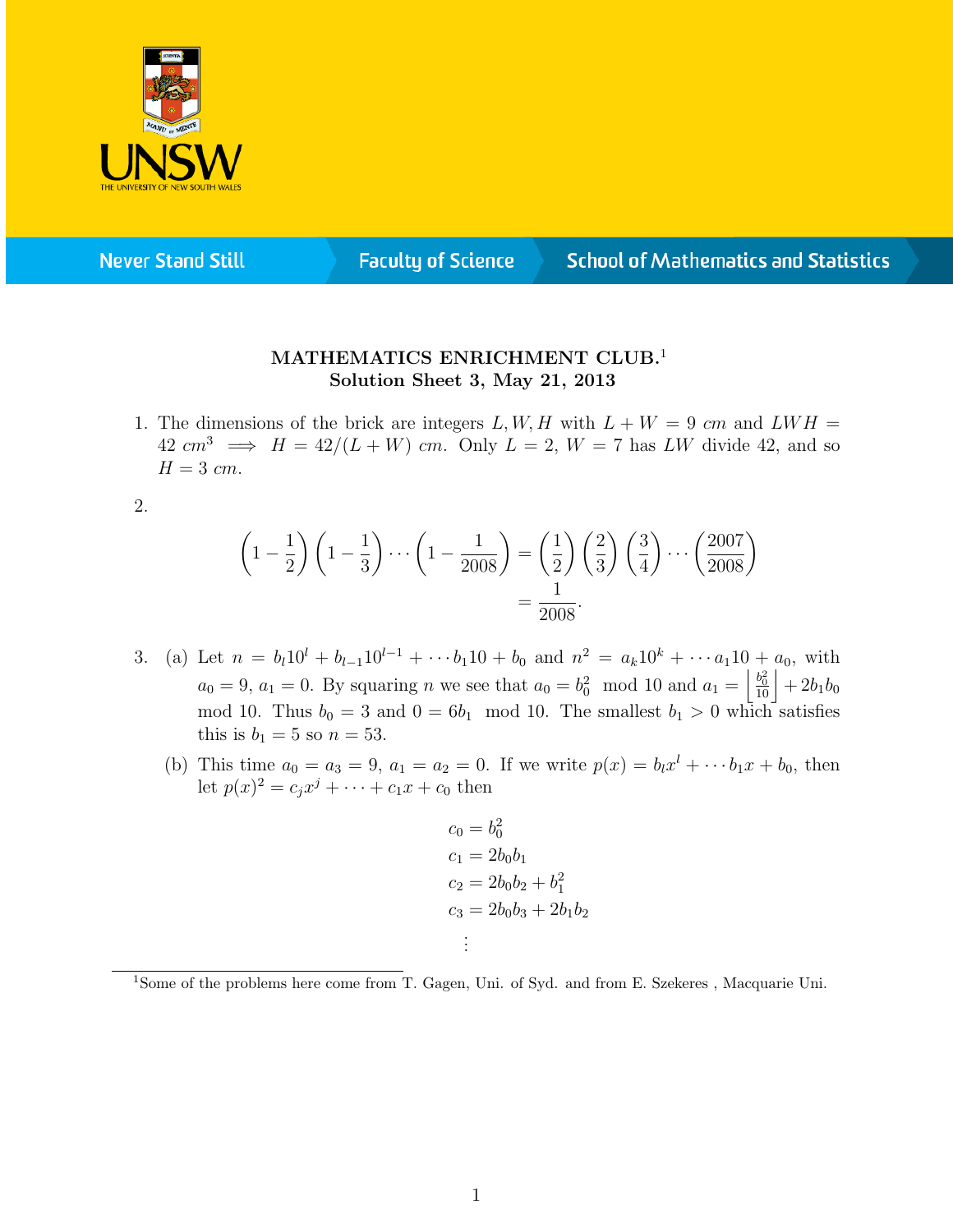$$
a_0 = c_0 \mod 10
$$
  
\n
$$
a_1 = \left( \left\lfloor \frac{c_0}{10} \right\rfloor + c_1 \right) \mod 10
$$
  
\n
$$
a_2 = \left( \left\lfloor \frac{c_1 + \left\lfloor \frac{c_0}{10} \right\rfloor}{10} \right\rfloor + c_2 \right) \mod 10
$$
  
\n
$$
a_3 = \left( \left\lfloor \frac{c_2 + \left\lfloor \frac{c_1 + \left\lfloor \frac{c_0}{10} \right\rfloor}{10} \right\rfloor}{10} \right\rfloor + c_3 \right) \mod 10
$$

Solving in order from  $b_0$  to  $b_3$  one finds  $b_0 = 3$ ,  $b_1 = 5$  or 0. Then if  $b_1 = 5$  we find no solution for  $b_3$ , so  $b_1 = 0$ . Then  $b_2 = 0$  or 5, but this time if  $b_2 = 0$  we find no solution for  $b_3$ , thus  $b_2 = 5$  and we find  $b_3 = 1$ . That is,  $n = 1503$ .

$$
4.
$$

$$
\frac{a}{b+1} + \frac{b}{a+1} + (1-a)(1-b) = \frac{1+a+b+a^2b^2}{1+a+b+ab}.
$$

Since  $ab < 1$ ,  $a^2b^2 < ab$ , and the result follows.

5. (a)

- $x_2 = 1$  $x_3 = 3$  $x_4 = 5$  $x_5 = 11$  $x_6 = 21.$
- (b) Note that 1999 in base 8 is 3717. Note also that in base 8  $x_3$ ,  $x_4$ ,  $x_5$  and  $x_6$ end in either 3 or 5. By writing  $x_n = a_k 8^k + a_{k-1} 8^{k-1} + \cdots + 3$  and  $x_{n-1} =$  $b_l 8^l + b_{l-1} 8^{l-1} + \cdots + 5$  deduce that  $x_{n+1}$ , in base 8, ends with a 3. Generalise to deduce that all  $x_n$ ,  $n \geq 3$  end in either 5 or 3 and hence can never equal 3717.
- (c) Validate by substituting into the recursive rule  $x_{n+1} = x_n + 2x_{n-1}$ .
- 6. (a) Let O be the centre of the escribed circle,  $P$ ,  $Q$  and R the points at which it touches AB, AC and BC respectively. Using properties of isoceles triangles deduce that  $|AP| = |AQ| = s$ , then divide the quadrilateral APOQ into the triangles ABC,  $BPR, CQR$  and the quadrilateral  $PRQO$  and compare areas.
	- (b) Note that  $\frac{1}{r_1} + \frac{1}{r_2}$  $\frac{1}{r_2} + \frac{1}{r_3}$  $\frac{1}{r_3} = \frac{s}{A}$  $\frac{s}{A}$ . By dividing the triangle ABC up into 3 pairs of congruent, right triangles using the radii of the incircle we can deduce that  $A = rs$  where r is the radius of the incircle. The result then follows.
- 7. Since ABCD is a parallelogram, there's a line through Q perpendicular to both AB and  $CD$ . Let P and R be the points this line connects to AB and  $CD$  respectively, then let  $|PQ| = h_1$ ,  $|QR| = h_2$ , and  $|AB| = |CD| = b$ . Then the sum of the areas of *ABQ* and *CDQ* is  $\frac{1}{2}h_1b + \frac{1}{2}$  $\frac{1}{2}h_2b = \frac{1}{2}$  $\frac{1}{2}b(h_1+h_2)$  which is half of the area of a parallelogram with base b and perpendicular height  $h_1 + h_2$ , which is what ABCD is.